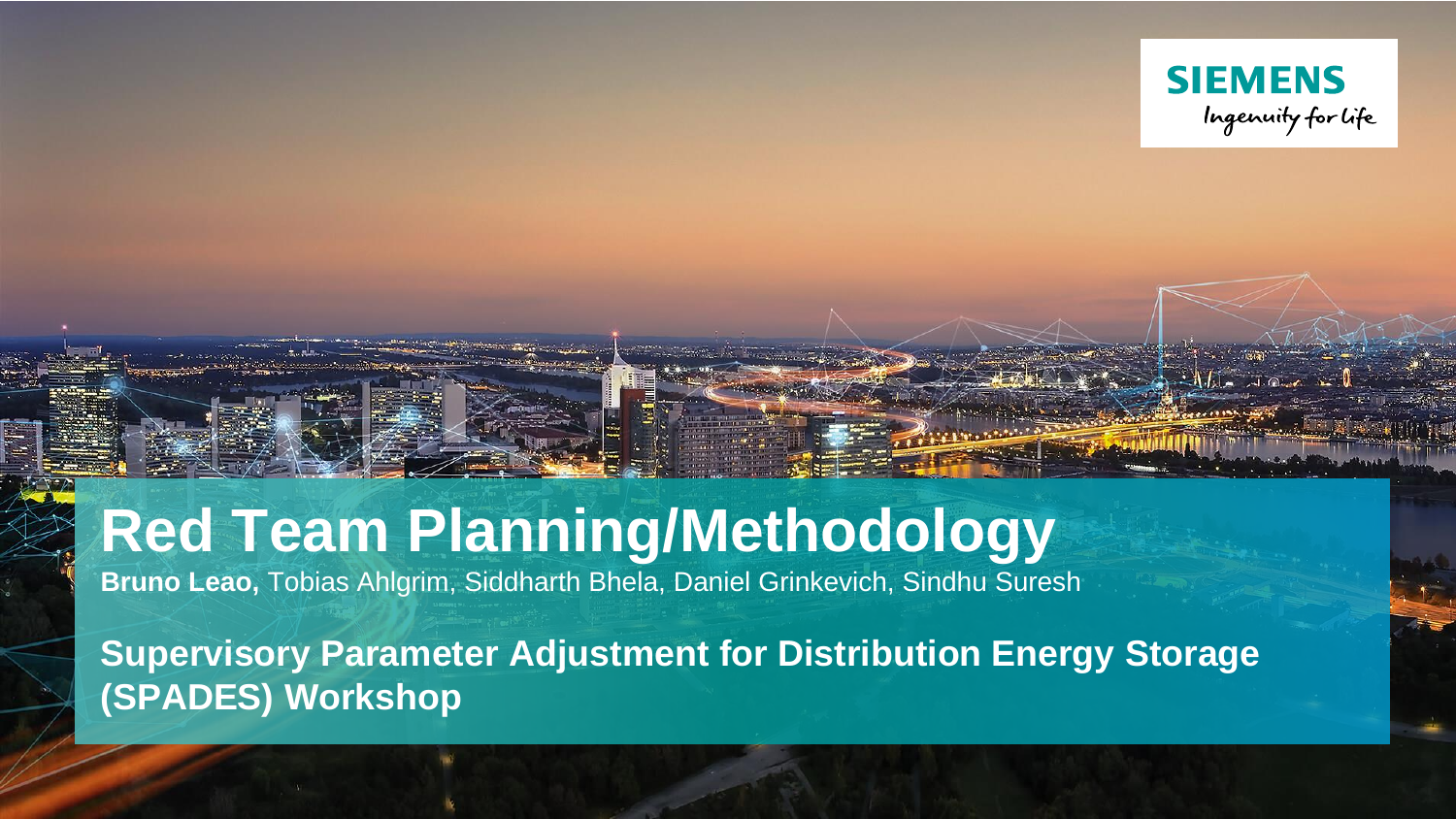#### **Introduction**



Red Team **goal**: design and implement attacks to adequately test developed cyber defense functionality

Comprehensive list of cyberattacks for power distribution grid  $\rightarrow$  very large range of possibilities

**Assumptions and requirements** defined and discussed with the project team → **limit scope** focusing on what is relevant

Methodology for proper definition of attacks

At this point, Red Team information is shared with the whole team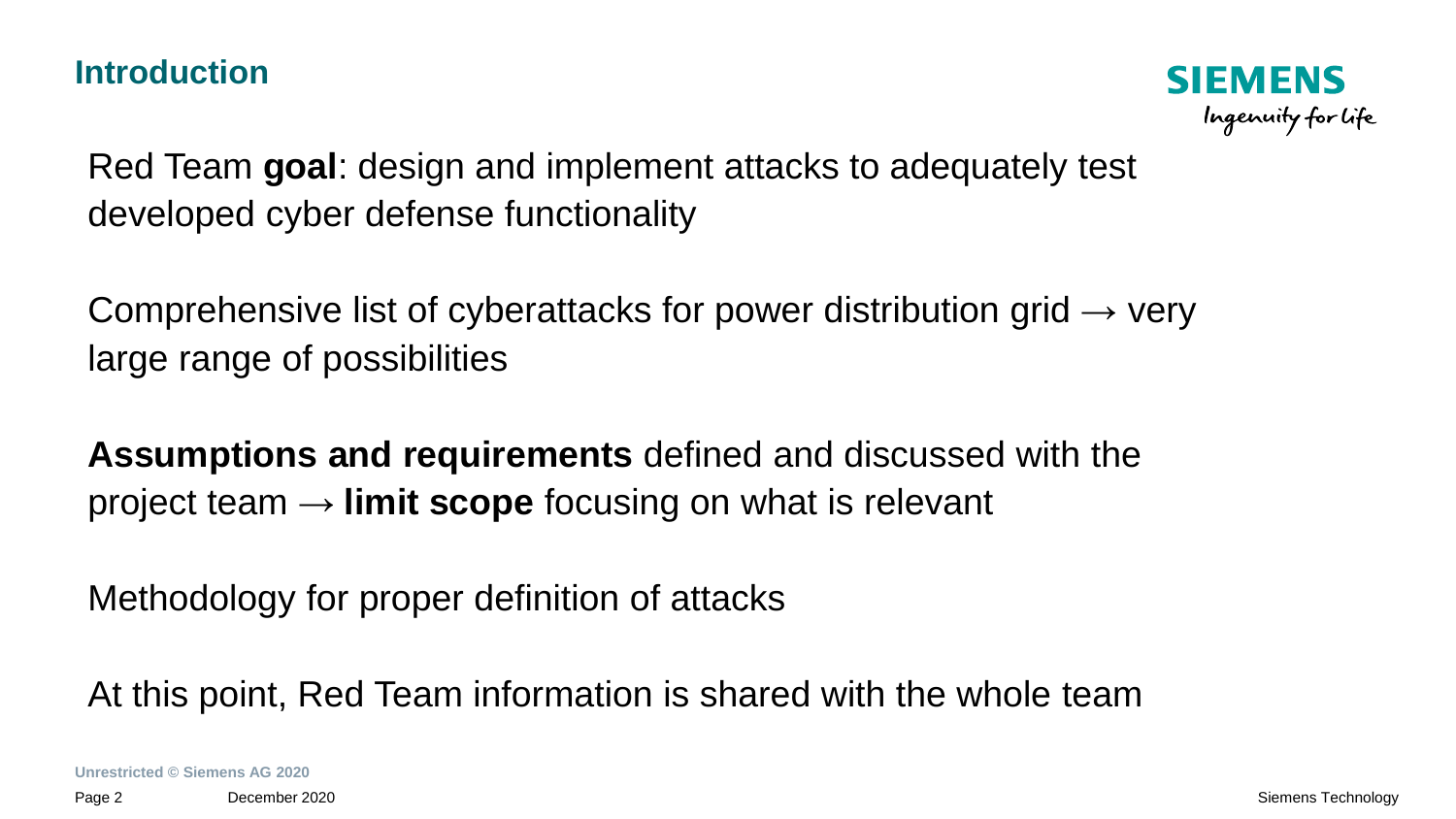

- Test Scope and Testbed Capabilities
- Power Grid Architecture
- Key Performance Indicators
- Attack Definition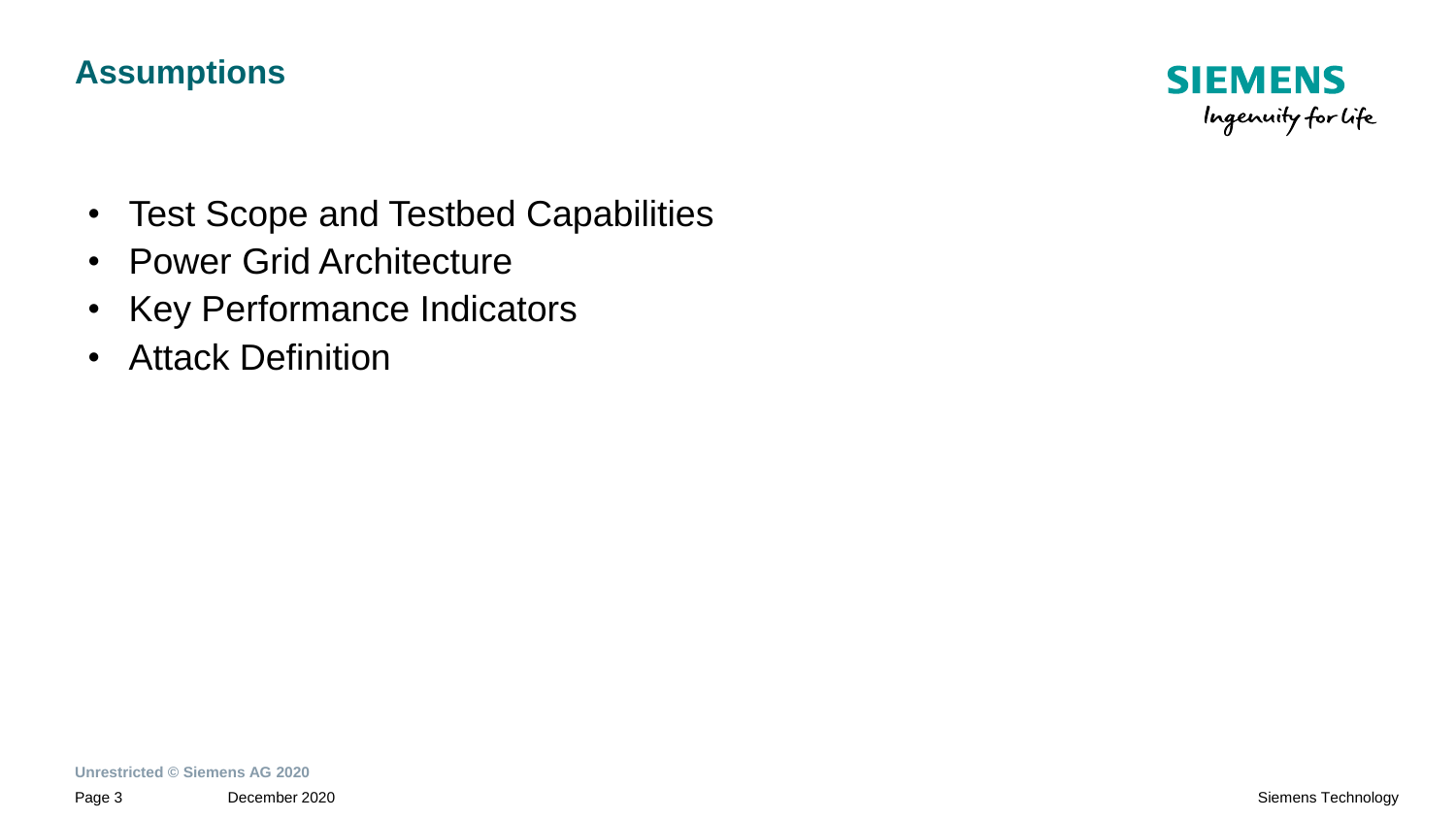

- Test Scope and Testbed Capabilities
	- All tests are based on capabilities of PyCIGAR tool
	- Functional simulation (doesn't include computational systems and network communication)
	- Attacks
		- Changes in functional behavior
		- Manipulations of data exchange
	- Time resolution: 1s (quasi-steady state simulation)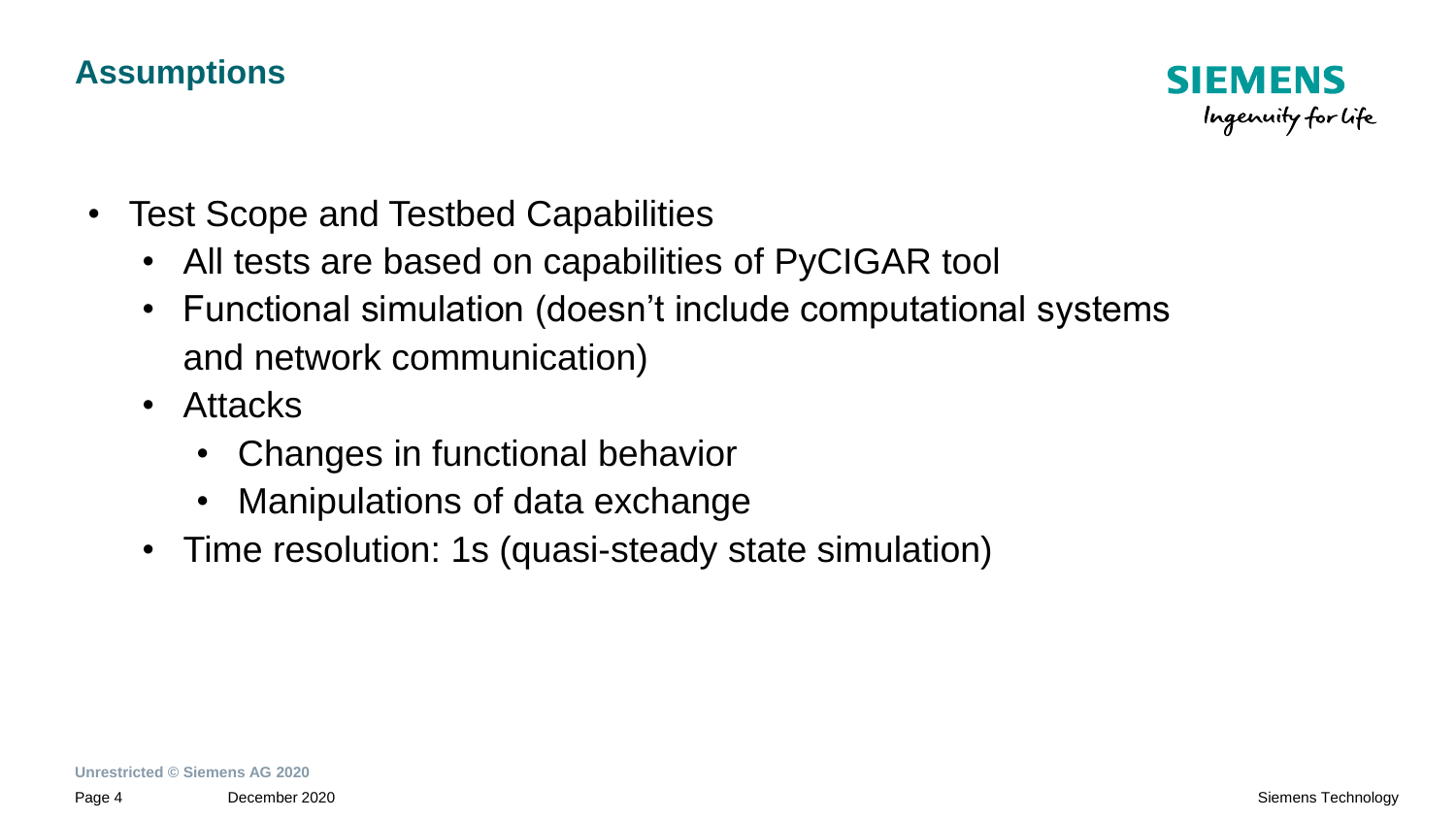

• Test Scope and Testbed Capabilities **Example 2018** Legend:

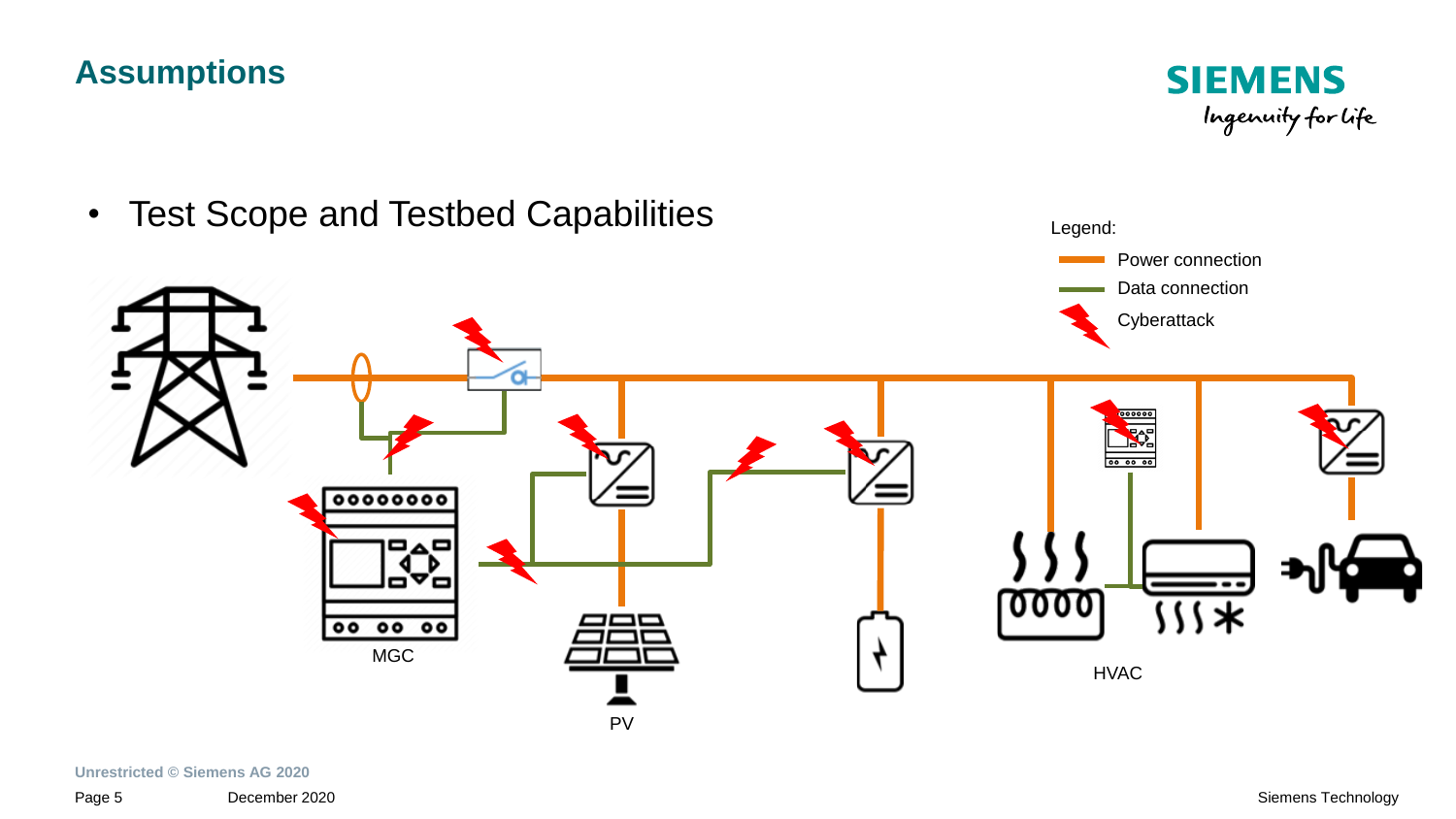

- Power Grid Architecture
	- Initially using standard models
		- IEEE-37
		- IEEE-240 (IOWA-240)
	- NRECA models based on coop utilities
	- Only devices which can be used in quasi-steady state simulation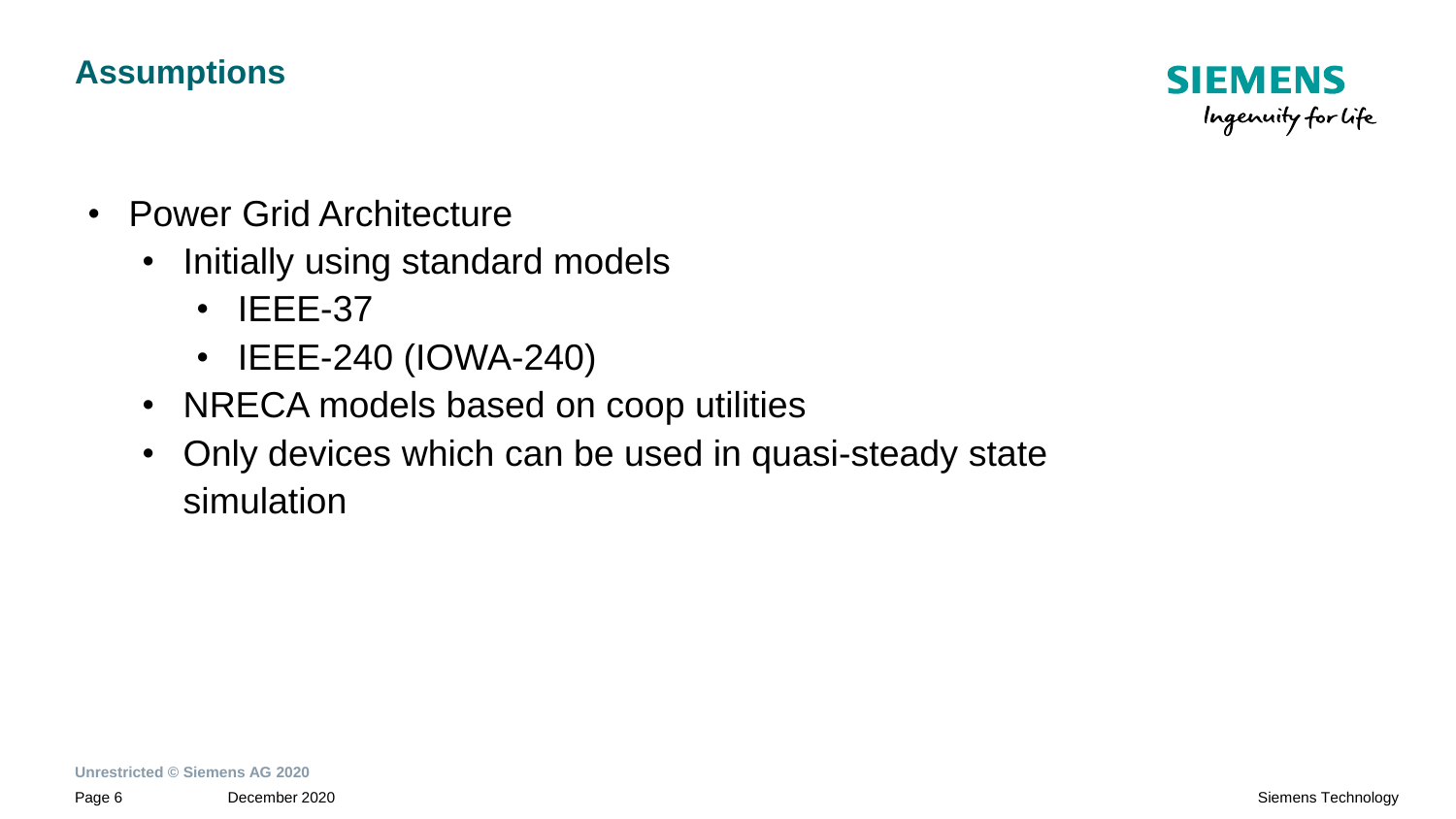

- Key Performance Indicators
	- What should a successful attack achieve?
		- Tier 1
			- Power delivery disruption
			- Instability (oscillation)
			- **Imbalance**
		- Tier 2
			- Equipment useful life degradation
			- Power quality degradation
		- Pending means for assessment/quantification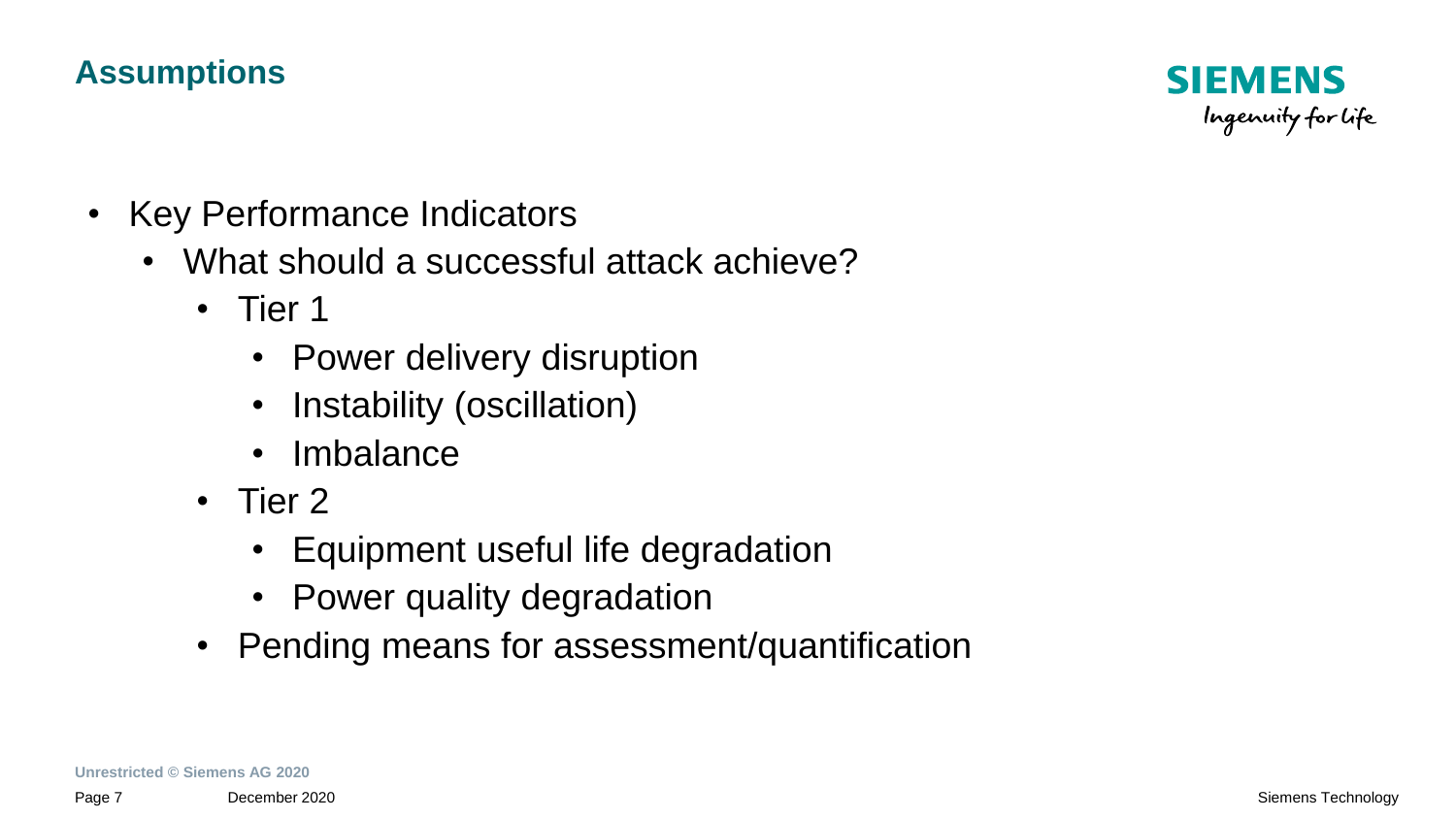

- Attack Definition
	- Pre-defined parameter set
	- Immediate impact in the system
		- Even for equipment useful life
	- Some attacks are out of scope
		- Switching off circuit
		- Adversarial machine learning (training)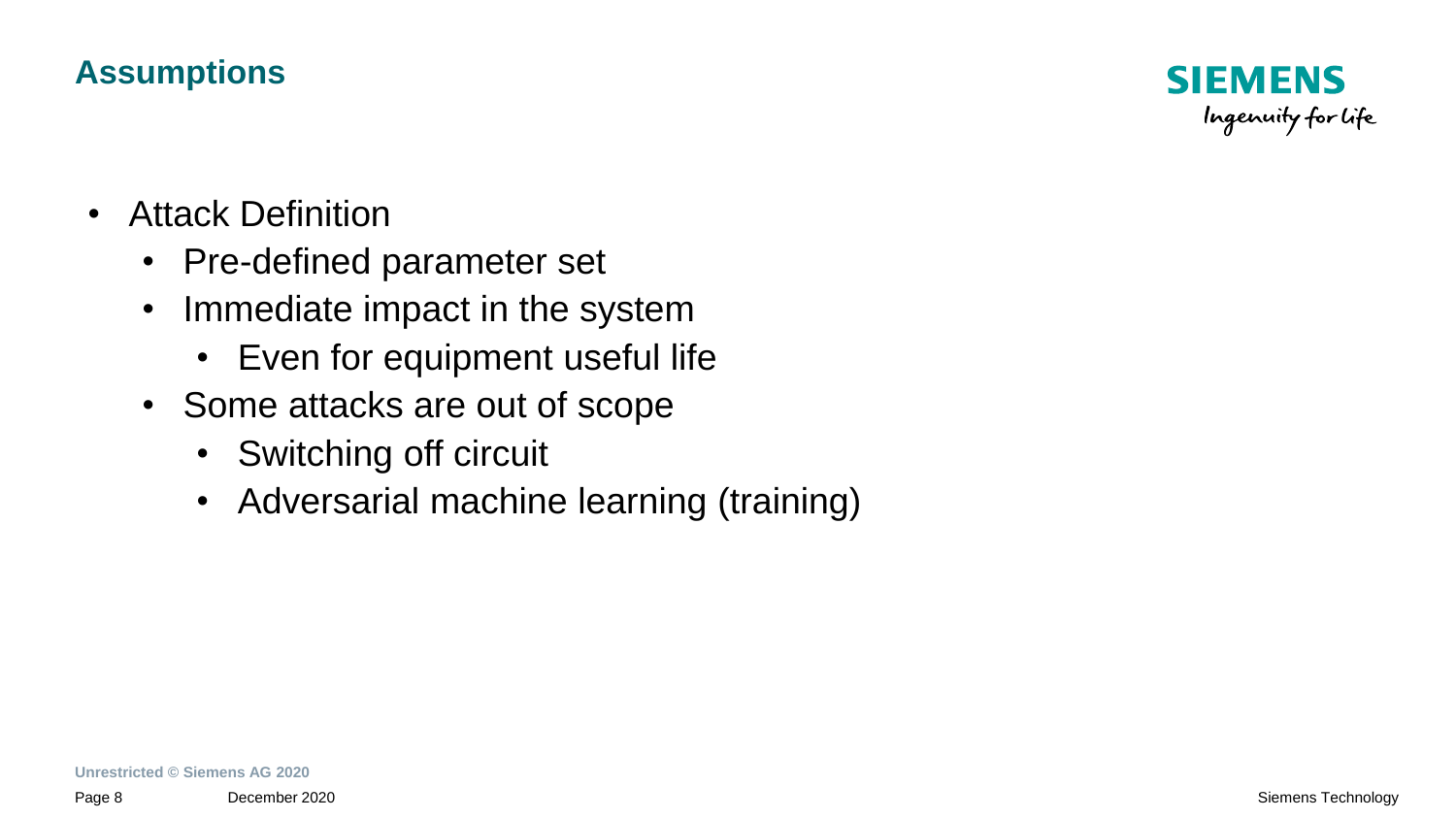## **Attack Budget**

**SIEMENS** Ingenuity for life

- Quantification of the effort or resources needed or available to execute an attack on a specific system, device, or component
- **Attack cost** has three layers
	- Exposure<sup>1</sup> (low, medium, high)
	- Exploitability<sup>1</sup> (low, medium, high)
	- The Attack (effort or skills needed for success)
- Type of attacker defines **attack budget and applicable layers**
	- Unskilled hacker or "script kiddie"
	- Skilled hacker
	- Security researcher / penetration tester
	- Malicious user (normal and privileged)
	- Nation state or malicious corporation sponsored attack

Pending means for assessment/quantification

1. Adapted from The Common Vulnerability Scoring System (CVSS) - Access Vector and Access Complexity

**Unrestricted © Siemens AG 2020**

Page 9 December 2020 Siemens Technology

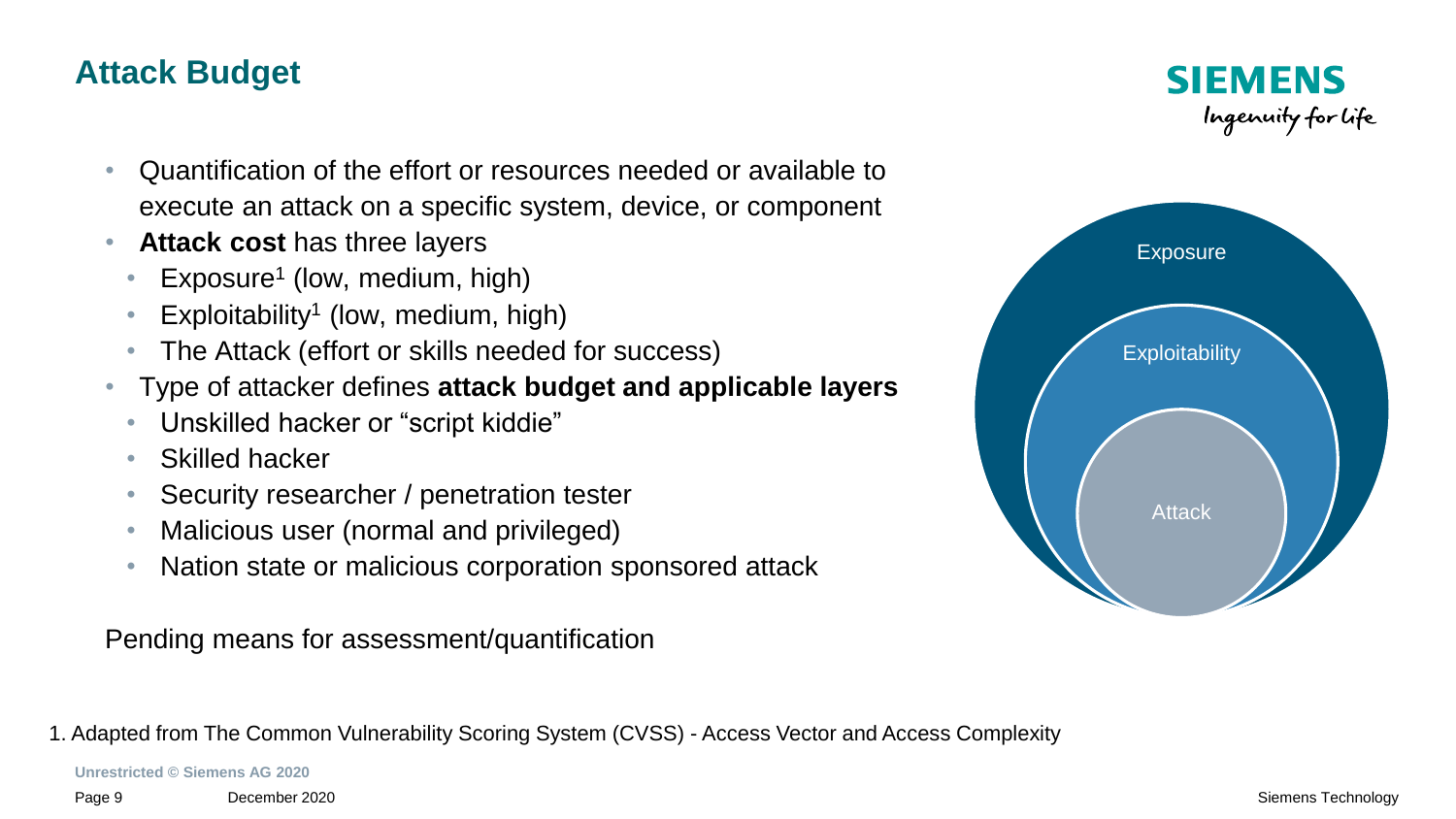## **Attack Categories**



- Component Level
	- Attacks aiming at device functionality
	- Inverter, controller, breaker, protection devices, loads
- System Level
	- Attacks aiming at system level behavior
- Communication
	- Attacks at data exchange
- ML Controller (double-check with Dan)
	- Attacks specifically focused on the ML controller

Extended from: D. Wei et al. "Protecting Smart Grid Automation Systems Against Cyberattacks", IEEE Transactions on Smart Grid, 2011.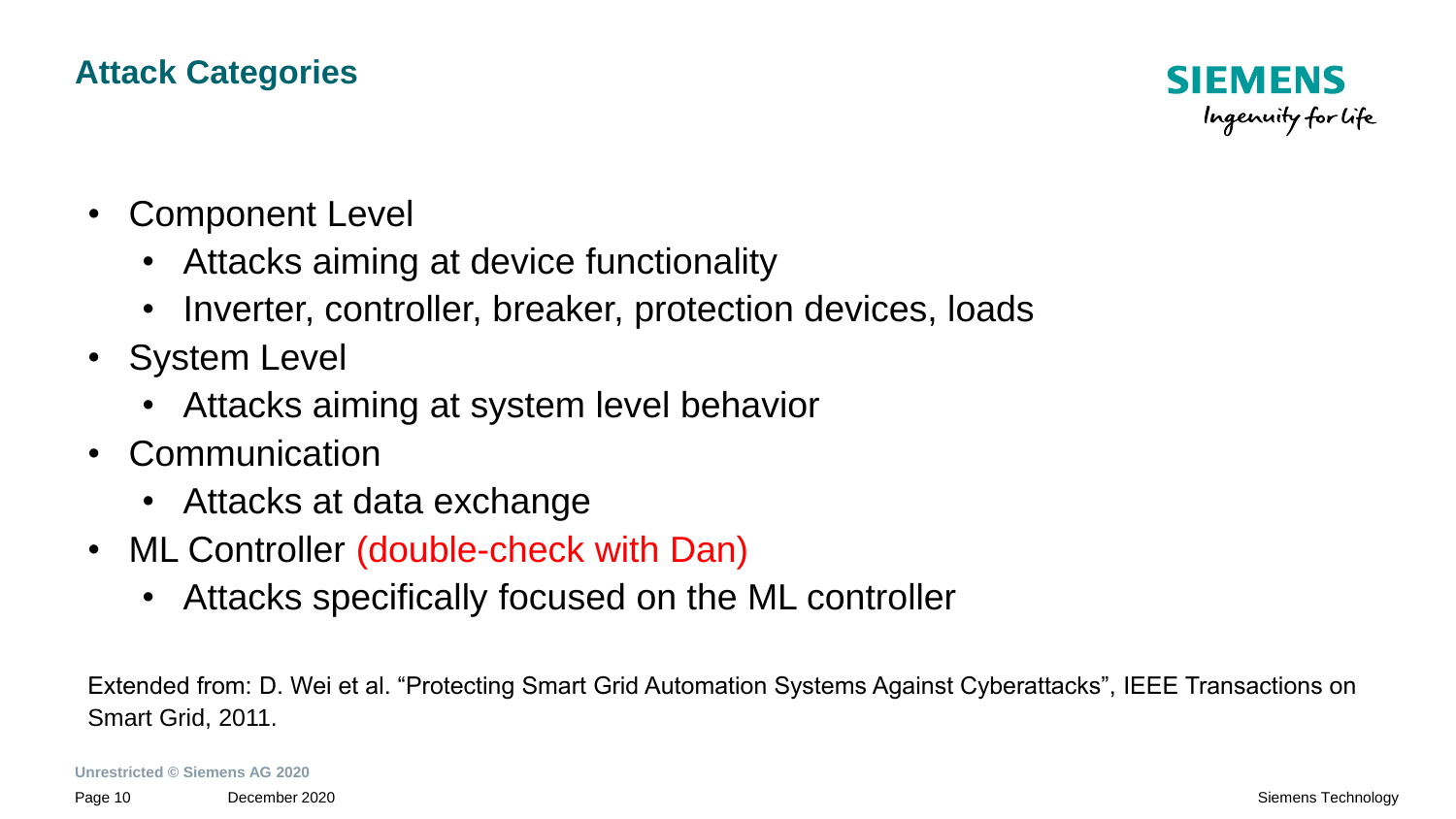



#### MITRE, ATT&CK for Industrial Control Systems

| Ingenuity for life |  |
|--------------------|--|
|                    |  |
|                    |  |

| <b>Initial Access</b>                                      | <b>Execution</b>                                                      | <b>Persistence</b>     | <b>Evasion</b>                  | <b>Discovery</b>                     | <b>Lateral Movement</b>           | <b>Collection</b>                     | <b>Command and Control</b>                    | <b>Inhibit Response Function</b> | <b>Impair Process Control</b>   | Impact                                   |
|------------------------------------------------------------|-----------------------------------------------------------------------|------------------------|---------------------------------|--------------------------------------|-----------------------------------|---------------------------------------|-----------------------------------------------|----------------------------------|---------------------------------|------------------------------------------|
| Data Historian Compromise                                  | Change Program State                                                  | Hooking                | <b>Exploitation for Evasion</b> | <b>Control Device Identification</b> | <b>Jefault Credentials</b>        | <b>Automated Collection</b>           | <b>Commonly Used Port</b>                     | Activate Firmware Update Mode    | <b>Brute Force I/O</b>          | Damage to<br>Property                    |
| Drive-by Compromise                                        | Command-Line Interface                                                | Module Firmware        | Indicator Removal on Host       | <b>I/O Module Discovery</b>          | Exploitation of Remote Services   | Data from Information<br>Repositories | <b>Connection Proxy</b>                       | <b>Alarm Suppression</b>         | Change Program State            | Denial of<br>Control                     |
| <b>Engineering Workstation</b><br>Compromise               | <b>Execution through API</b>                                          | Program Download       | Masquerading                    | Network Connection<br>Enumeration    | <b>External Remote Services</b>   | <b>Detect Operating Mode</b>          | <b>Standard Application Layer</b><br>Protocol | <b>Block Command Message</b>     | Masquerading                    | Denial of<br>View                        |
| Exploit Public-Facing Application Graphical User Interface |                                                                       | Project File Infection | Roque Master Device             | Network Service Scanning             | <b>Program Organization Units</b> | Detect Program State                  |                                               | <b>Block Reporting Message</b>   | Modify Control Logic            | Loss of<br>Availability                  |
| <b>External Remote Services</b>                            | Man in the Middle                                                     | <b>System Firmware</b> | Rootkit                         | Network Sniffing                     | <b>Remote File Copy</b>           | I/O Image                             |                                               | <b>Block Serial COM</b>          | Modify Parameter                | Loss of<br>Control                       |
| Internet Accessible Device                                 | Program Organization Units                                            | Valid Accounts         | Spoof Reporting Message         | Remote System Discovery              | <b>Valid Accounts</b>             | Location Identification               |                                               | <b>Data Destruction</b>          | Module Firmware                 | Loss of<br>Productivit<br>and<br>Revenue |
| Replication Through Removable<br>Media                     | <b>Project File Infection</b>                                         |                        | Utilize/Change Operating Mode   | Serial Connection Enumeration        |                                   | <b>Monitor Process State</b>          |                                               | Denial of Service                | Program Download                | Loss of<br>Safety                        |
| Spearphishing Attachment                                   | Scripting                                                             |                        |                                 |                                      |                                   | Point & Tag Identification            |                                               | Device Restart/Shutdown          | Rogue Master Device             | Loss of Vie                              |
| Supply Chain Compromise                                    | <b>User Execution</b>                                                 |                        |                                 |                                      |                                   | Program Upload                        |                                               | Manipulate I/O Image             | Service Stop                    | Manipulati<br>of Control                 |
| Wireless Compromise                                        |                                                                       |                        |                                 |                                      |                                   | Role Identification                   |                                               | <b>Modify Alarm Settings</b>     | <b>Spoof Reporting Message</b>  | Manipulati<br>of View                    |
| Legend:                                                    |                                                                       |                        |                                 |                                      |                                   | Screen Capture                        |                                               | Modify Control Logic             | Unauthorized Command<br>Message | Theft of<br>Operationa<br>Information    |
| Budget - Exposure + Exploitability                         |                                                                       |                        |                                 |                                      |                                   |                                       |                                               | Program Download                 |                                 |                                          |
|                                                            | Budget - Attack + Exploitability<br><b>Contract Contract Contract</b> |                        |                                 |                                      |                                   |                                       |                                               | Rootkit                          |                                 |                                          |
|                                                            |                                                                       |                        |                                 |                                      |                                   |                                       |                                               | <b>System Firmware</b>           |                                 |                                          |
|                                                            |                                                                       |                        | <b>Actual Attack</b>            |                                      |                                   |                                       |                                               | Utilize/Change Operating Mode    |                                 |                                          |
|                                                            |                                                                       |                        | Tier 1 Impact                   |                                      |                                   |                                       |                                               |                                  |                                 |                                          |

#### Tier 2 Impact

Achievable with additional info/assumptions

**Unrestricted © Siemens AG 2020**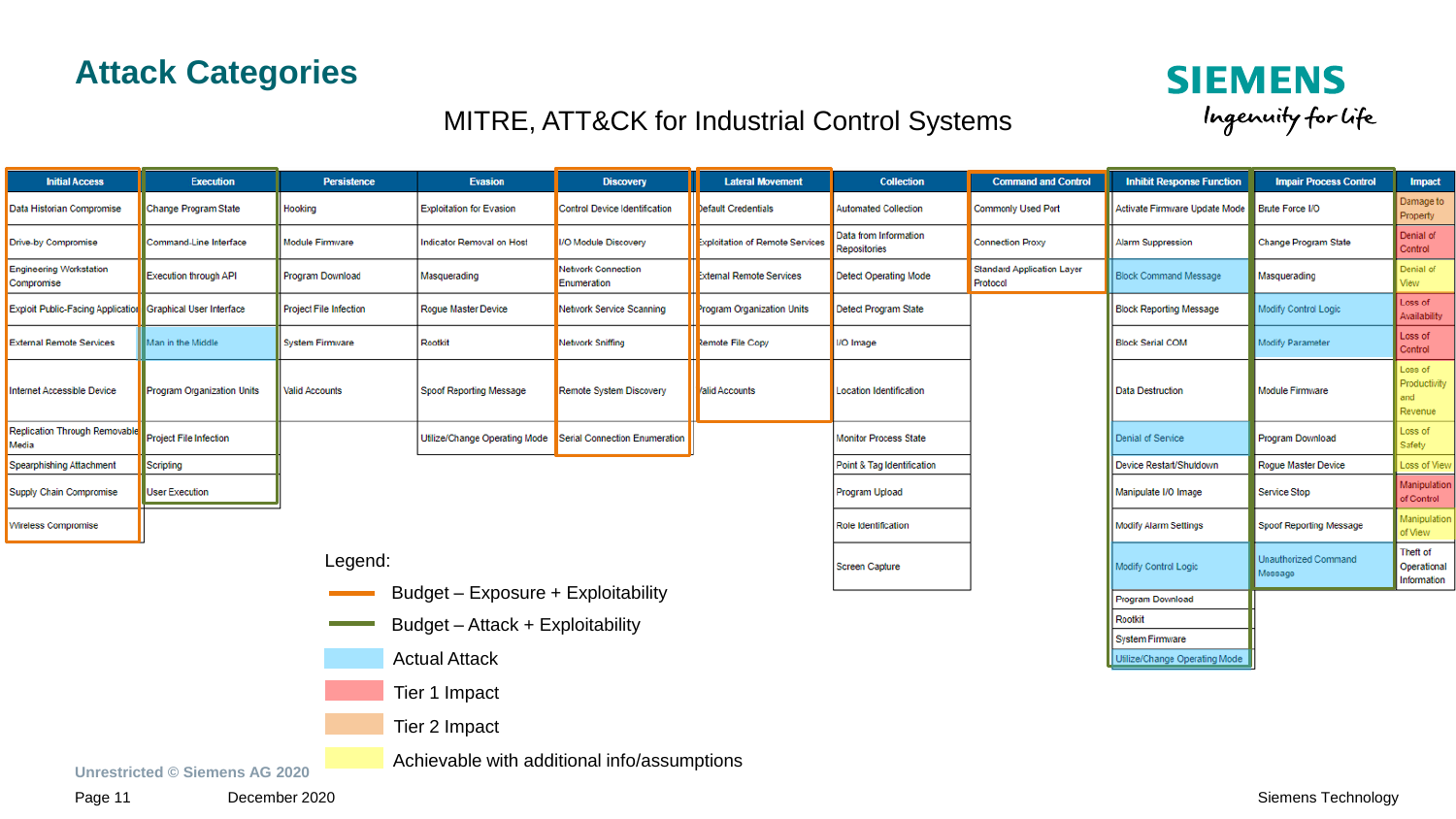#### **Other Aspects of Attack Definition**



# Attack Vector Implementation

- Manual Analysis
- RL-based automation/optimization (based on PyCIGAR)

Listing of envisioned attack vectors

Take into consideration specific battery operation use cases from utilities

- T&D Deferral
- Peak Shaving
- Backup Power / Grid Expansion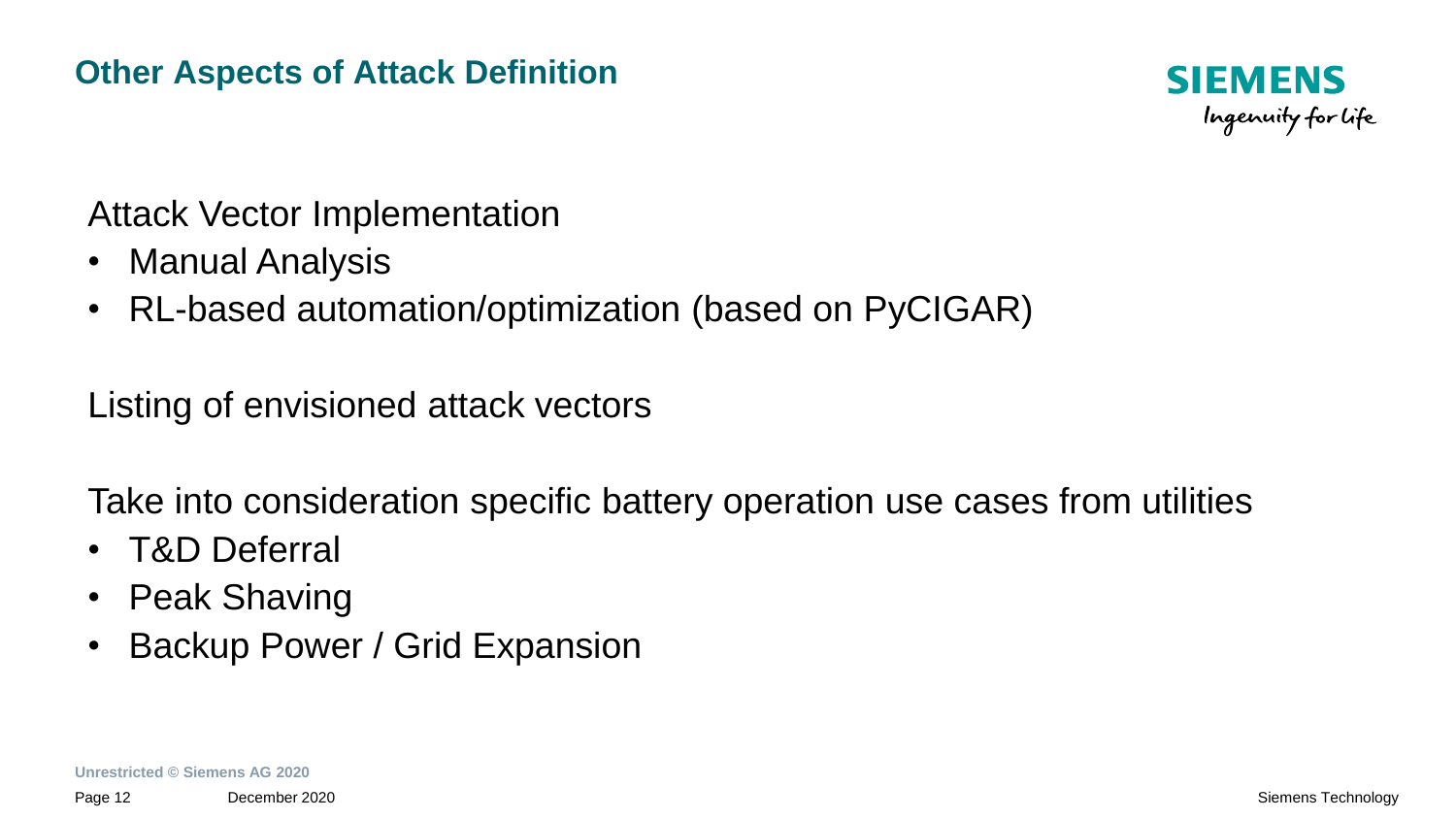## **Conclusion and Future Work**



- Assumptions and methodology for definition of attacks are almost done
	- Pending aspects will be discussed/defined right after workshop
- Preparation of report detailing Red Team approach (deliverable 12/31/2020)
- After report, start work towards:
	- Analysis of actual systems (pending definition)
	- Implementation of attacks (familiarize with PyCIGAR, analyze models when available and implement attacks)